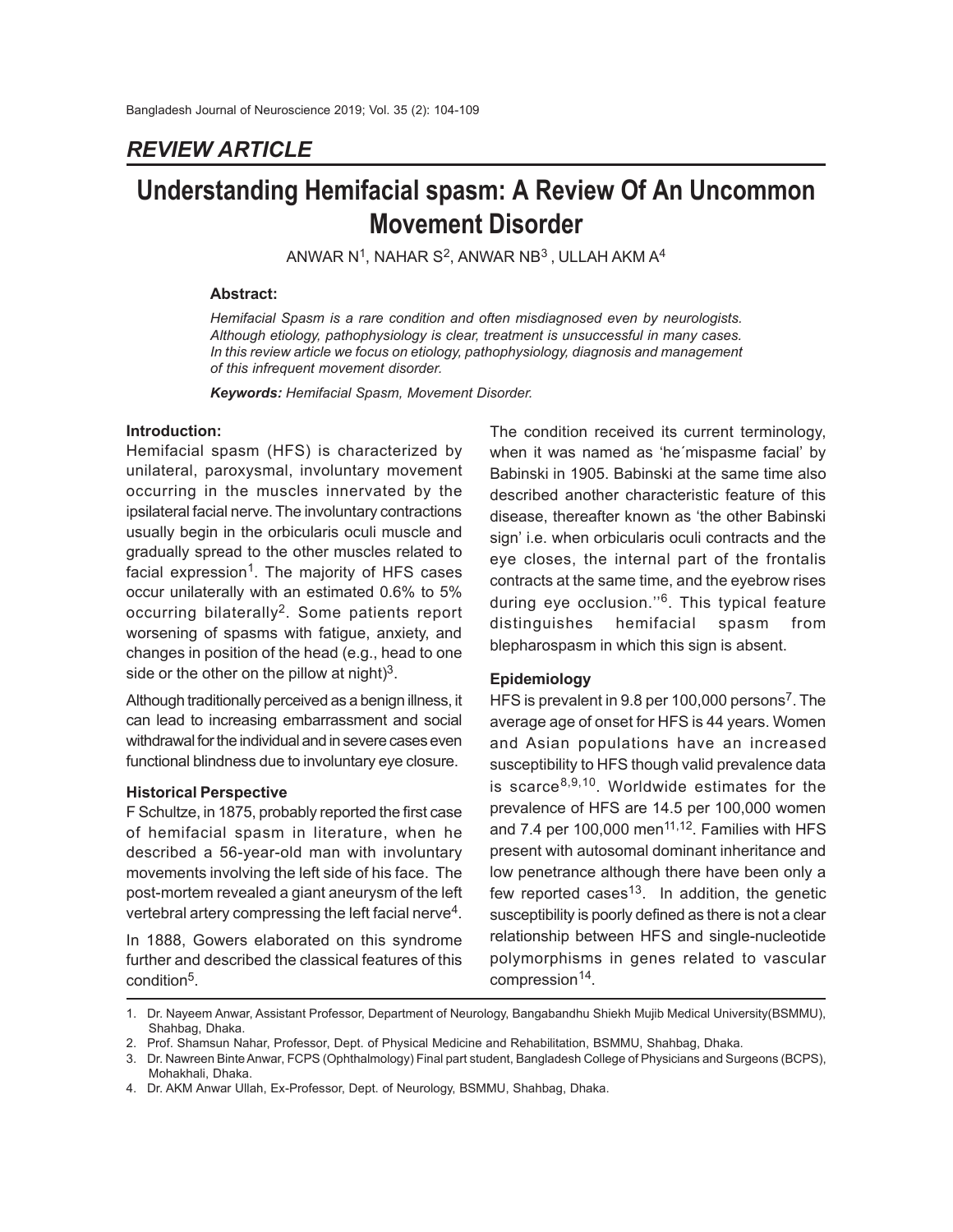#### **Pathophysiology**

The accepted underlying pathophysiology of HFS suggests that the disease process is caused by facial nerve root entry zone myelin breakdown and ephaptic transmission, which is the passage of neural impulses through artificial chemical or chemical synapses. The root exit zone of the facial nerve is defined as the transition point between central (oligodendrocytes) and peripheral (Schwann) cell myelination<sup>15,16</sup>. This segment is sheathed by only an arachnoidal membrane and lacks both interfascicular connective tissue separating fibers and epineurium; these features increase this segment's vulnerability to compression<sup>16</sup>. Compared to similar disorders of the trigeminal, glossopharyngeal, and vagus nerves, a study correlated the length and volume of central myelin portions of these nerves with the incidence of the nerves' corresponding diseases <sup>17</sup>. One study suggested that the root exit zone was primarily involved in only 23% of its studied HFS patients whereas compression of a more proximal segment of the facial nerve when it emerges from the pontomedullary sulcus was implicated in 73%<sup>18</sup>.

Several theories have been put forward to explain how this compression of the facial nerve at its root exit/entry zone leads to hemifacial spasm.

One of them – the nerve origin hypothesis or the peripheral theory postulates that there is emphatic transmission of impulses between neighbouring neurons(i.e. coupling of adjacent nerve fibers due to local exchange of ions or local electric fields) leading to excessive or abnormal firing. Myelination is a natural inhibitor of ephaptic transmission and the demyelination due to local compression thus leads to hemifacial spasm<sup>19</sup>.

The other – the nuclear origin hypothesis or the central theory states that hemifacial spasm results from the hyperexcitability of the facial motor nucleus due to irritative feedback from peripheral lesions of the nerve<sup>20</sup>.

# **Etiology**

Hemifacial Spasm can either be primary or secondary. Primary HFS results from compression of the seventh nerve at the root exit zone in the

posterior cranial fossa by an aberrant or ectatic vessel, most commonly the superior cerebellar, the anterior inferior cerebellar or the vertebral artery<sup>21</sup>. The pattern of neurovascular compression can be divided into six different categories: (A) loop type, where the vascular loop itself creates the compression, (B) arachnoid type, where arachnoid trabeculae between the vessel and brainstem cause the vessel to tether to the nerve, (C) perforator type, where the perforating arteries from the compressing vessel tether the vessel to the brainstem, (D) branch type, where the nerve is caught between the compressing vessel and its branches, (E) sandwich type, where the nerve is sandwiched between two different vessels, and (F) tandem type, where one vessel compresses another vessel that compresses the nerve<sup>22</sup>.

Secondary HFS occurs with damage anywhere along the facial nerve from the internal auditory canal to the stylomastoid foramen $23$ . Cases of secondary HFS have been linked to cerebellopontine angle (CPA) tumors and vascular malformations with other case linked to facial nerve trauma, demyelinating lesions, and vascular insults24. Collectively, these underlying issues of secondary HFS are thought to cause neural dysfunction and/or irritation of the facial nerve pathway<sup>25</sup>.

#### **Diagnosis**

Diagnosis of hemifacial spasm is mainly a clinical one. All patients must be subjected to a detailed history and clinical examination to look for any subtle neurological deficits which would point to an underlying secondary cause for the condition. The "Babinski-2 sign," "other Babinski sign," or "brow-lift sign" is a physical exam maneuver that is positive when a patient lifts his/her eyebrow with ipsilateral eye closure, signaling the synchronized activity of the frontalis and orbicularis oculi muscle during HFS<sup>26,27,28</sup>. This technique has been shown in one study to have high sensitivity (86%), specificity (100%), and interrater reliability (92%) for HFS diagnosis<sup>29</sup>.

Electromyography (EMG), Magnatic Resonance Image (MRI), and computerized tomography (CT) are used to confirm the diagnosis and differentiate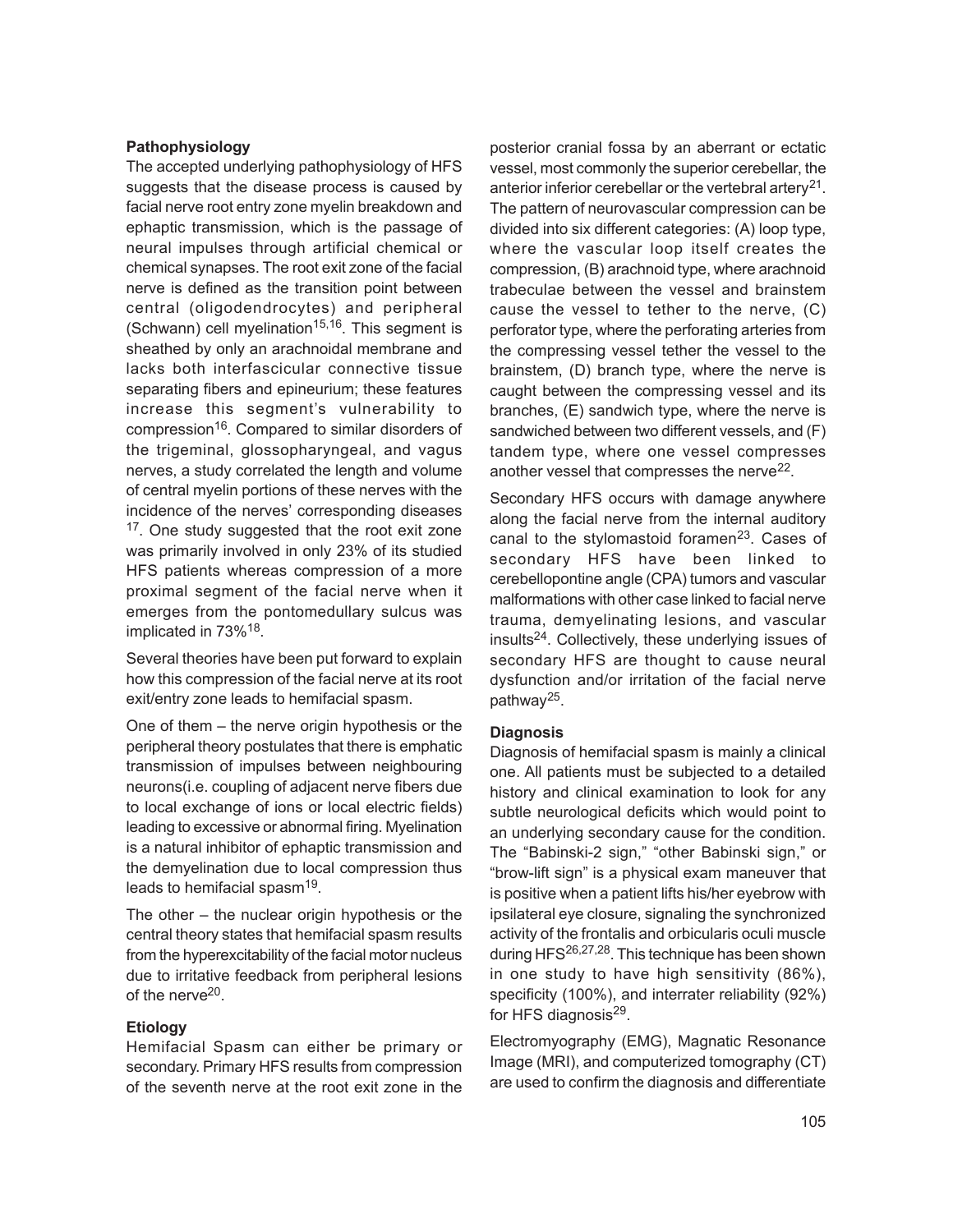primary from secondary HFS. EMG can also be useful to differentiate HFS from other abnormal facial movement disorders; in HFS, spontaneous, high-frequency synchronized firing is seen on EMG  $30$ . Additional diagnostic techniques such as a CT angiogram are useful for microsurgical planning $^{31}$ .

### **Treatment**

Hemifacial spasm is a chronic condition with progressively increasing spasms. However due to the low prevalence of the condition, not a lot of controlled clinical trials have been done to determine the best therapeutic modality for these patients. Although, botulinum toxin remains the most popular choice for therapy, other options including oral pharmacotherapy and microsurgical decompressive surgeries are also beneficial in selected cases.

### **Drugs**

A large number of drugs have been studied and found to be of some efficacy in hemifacial spasm. These include anticonvulsants such as carbamazepine, clonazepam, gabapentin and other drugs like baclofen, anticholinergics and haloperidol<sup>32</sup>. The biggest limitation of oral drugs is their inconsistent efficacy and large number of side effects including sedation, fatigue and exhaustion<sup>33</sup>.

#### **Botulinum toxin therapy**

The standard medical treatment for HFS is botulinum neurotoxin (BoNT) injections. Having been used since the early 1980s, BoNT injections provide low-risk symptomatic relief in 85% of HFS patients, making it the treatment of choice for patients with high anesthetic risk and those who refuse surgery<sup>34</sup>.

Botulinum toxin is a potent biological toxin derived from the organism Clostridium botulinum(35). It acts on the presynaptic region of the neuromuscular junction and prevents the calciummediated release of acetylcholine at the nerve terminal preventing impulse generation downstream resulting in functional reversible paralysis of the supplied muscles. Based on target site of action there are various serotypes of Botulinum Toxin. The most commonly used commercially available preparation is type A. The resulting muscular weakness due to the injected toxin lasts for somewhere between 3-6 months. A large number of trials have validated the successful outcomes of this therapy with improvements in as many as 75-100% of individuals with hemifacial spasm<sup>36,37</sup>. However, the injections must be repeated every 3 to 6 months. Tolerance can develop in some cases, but the treatment is generally well tolerated. Local complications of these injections include ptosis, blurred vision, and diplopia that may improve after days to weeks<sup>38</sup>.

# **Surgery**

With the advent of botulinum toxin therapy, the need for operative intervention has drastically gone down in cases of hemifacial spasm.

Microvascular decompression (MVD) provides a curative treatment with long term relief of symptoms by alleviating vascular compression of the facial nerve root. The underlying principle of MVD is to separate the nerve-vessel conflict rather than isolate it with prostheses; important intraoperative considerations include prompt identification of the neurovascular conflict site, sharp dissection of arachnoids for maximal nerve root visualization, and electrophysiological monitoring to distinguish offending vessels<sup>39</sup>. MVD has excellent results with long-term success rates between 83% and 97% of cases<sup>40</sup>.

An analysis of twenty-two papers representing 5,685 patients treated with MVD for HFS found that an average of 91.1% of patients had complete resolution of symptoms over a median 2.9-year follow-up period<sup>41</sup>. Even with a first-time MVD failure, patients in one study who elected for repeated MVDs had a cure rate of 85% and did not suffer a higher rate of complication with a mean follow-up of 54.48 months<sup>42</sup>. Another small study found no significant difference between elderly and young patients in cure rate (96.3% versus 89.4%) and complication rate<sup>43</sup>.

Resolution of HSF after MVD may take several months to several years with small percentage of patients who fail to improve. In these patients, failure to improve may be attributed to inadequate decompression of the offending vessel, presence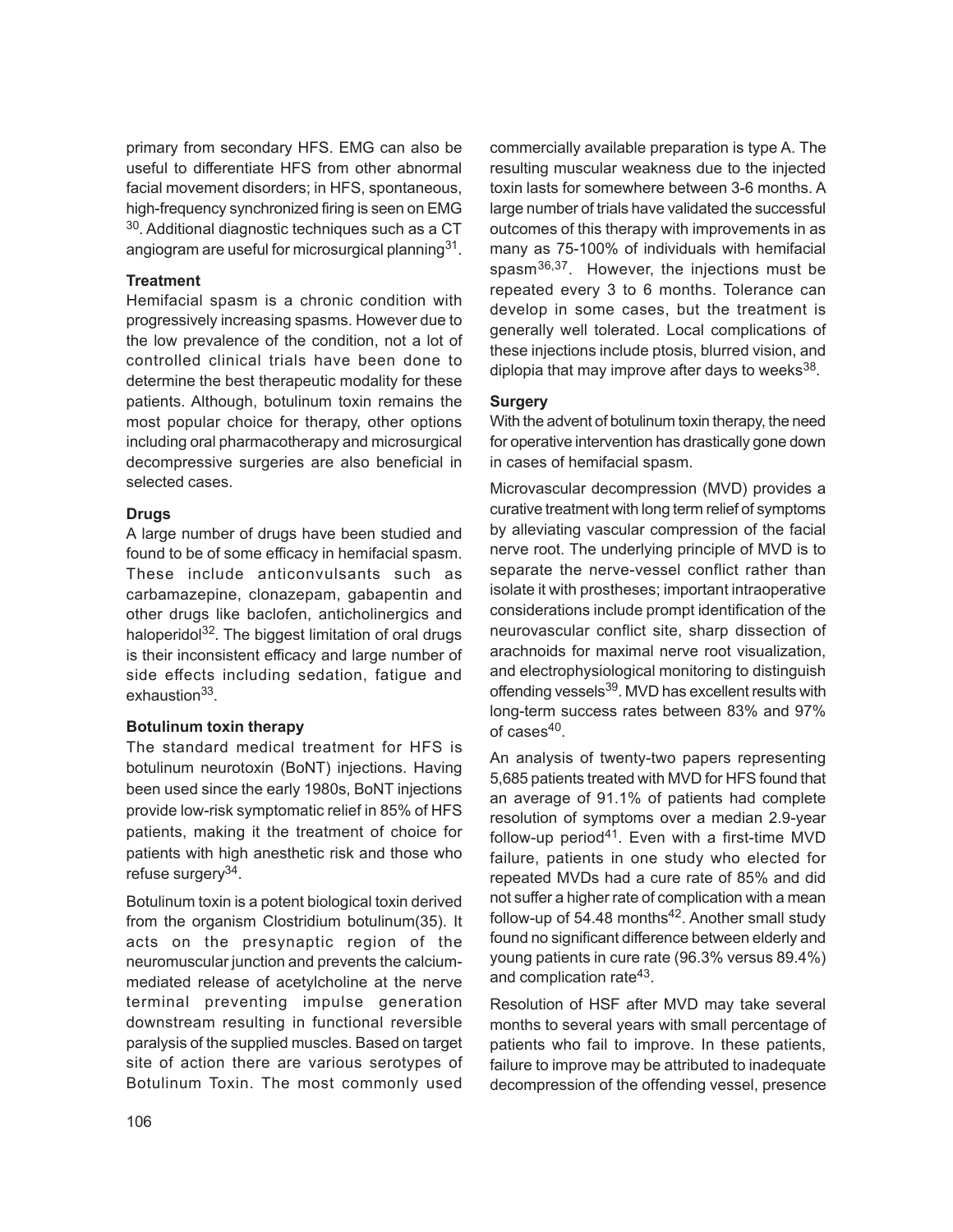of a previously unidentified secondary offending vessel, or implant compression/migration against the facial nerve (44). Generally, complications of MVD are uncommon and generally transient (45). In some cases, MVD can result in serious complications, which are thought to be caused by facial nerve stretching during cerebellar retraction, iatrogenic injury to surrounding structures, or prosthesis compression (46). Overall, serious complications following MVD were reported in less than 1% of cases(47).

### **Conclusion**

The benign appearing facial twitches of hemifacial spasm are actually very bothersome to the individuals who suffer from the condition both in terms of functional blindness as well as social embarrassment. Early recognition of the condition, ruling out secondary causes and instituting appropriate therapy is therefore a necessity. Botulinum toxin therapy offers a simple, noninvasive therapy for this condition. Patients who do not respond to the toxin injections or prefer a permanent cure can be offered surgical options as well. Either treatment modality when instituted gives good benefits to the patient and leads to a significant improvement in their quality of life.

### **Acknowledgments and Disclosure Statements**

The authors report no conflicts of interest related to this study.

# **References:**

- 1. Barker FG 2nd, Jannetta PJ, Bissonette DJ, Shields PT, Larkins MV, Jho HD: Microvascular decompression for hemifacial spasm. *J Neurosurg,* 1995;82:201–10.
- 2. Fel´1cio AC, Godeiro-Junior CDO, Borges V, Silva SM, and Ferraz HB. Bilateral hemifacial spasm: a series of 10 patients with literature review. *Parkinsonism & Related Disorders.* 2008;14: 154–56.
- 3. Batla A, Goyal C, Shukla G, Goyal V, Srivastava A, and Behari M. Hemifacial clinical spasm: characteristics of 321 Indian patients. *Journal of Neurology*. 2012; 259: 1561– 65.
- 4. Endtz LJ. Vascular anomaly compressing the facial nerve in hemifacial spasm, or Brissaud-Meige syndrome, described by Schultze in 1875. *Neurology*. 1984;34(11):1409. doi:10.1212/wnl.34.11.1409.
- 5. Ollat H. Pharmacology of hemifacial spasm. Hemifacial Spasm. 1997:125-34. doi:10.1007/978-3-7091-6829-5\_15.
- 6. Babinski J. "Hémispasme facial périphérique". *Rev Neurol (Paris)*. 1905 (XIII): 443-50.
- 7. Nilsen, Le KD, and Dietrichs E. Prevalence of hemifacial spasm in Oslo, Norway. *Neurology.* 2004; 63: 1532–33.
- 8. Jankovic J. Peripherally induced movement disorders *Neurologic Clinics.* 2009; 27: 821–32.
- 9. Tan EK, and Chan LL. Clinico-radiologic correlation in unilateral and bilateral hemifacial spasm. *Journal of the Neurological Sciences.* 2004;222: 59–64.
- 10. Wu Y, Davidson AL, Pan T, and Jankovic J. Asian over representation among patients with hemifacial spasm compared to patients with cranial-cervical dystonia . *Journal of the Neurological Sciences.* 2010;298: 61– 63.
- 11. Auger RG and Whisnant JP. Hemifacial spasm in Rochester and Olmsted County, Minnesota, 1960 to 1984 . *Archives of Neurology.* 1990;47: 1233– 34.
- 12. Kemp LW and Reich SG. Hemifacial spasm. *Current Treatment Options in Neurology.* 2004;6: 175– 79.
- 13. Lagalla G, Logullo F, Di Bella P, Haghighipour R, and Provinciali L. Familial hemifacial spasm and determinants of late onset. *Neurological Sciences*. 2010;31: 17–22.
- 14. Han IB, Kim NK, Huh R. The role of genetic factors in the development of hemifacial spasm: preliminary results. *Acta Neurochirurgica. Supplementum*. 2008; 101: 107–10.
- 15. Nielsen VK. Electrophysiology of the facial nerve in hemifacial spasm: ectopic/ephaptic excitation. *Muscle & Nerve*. 1985;8: 545–55.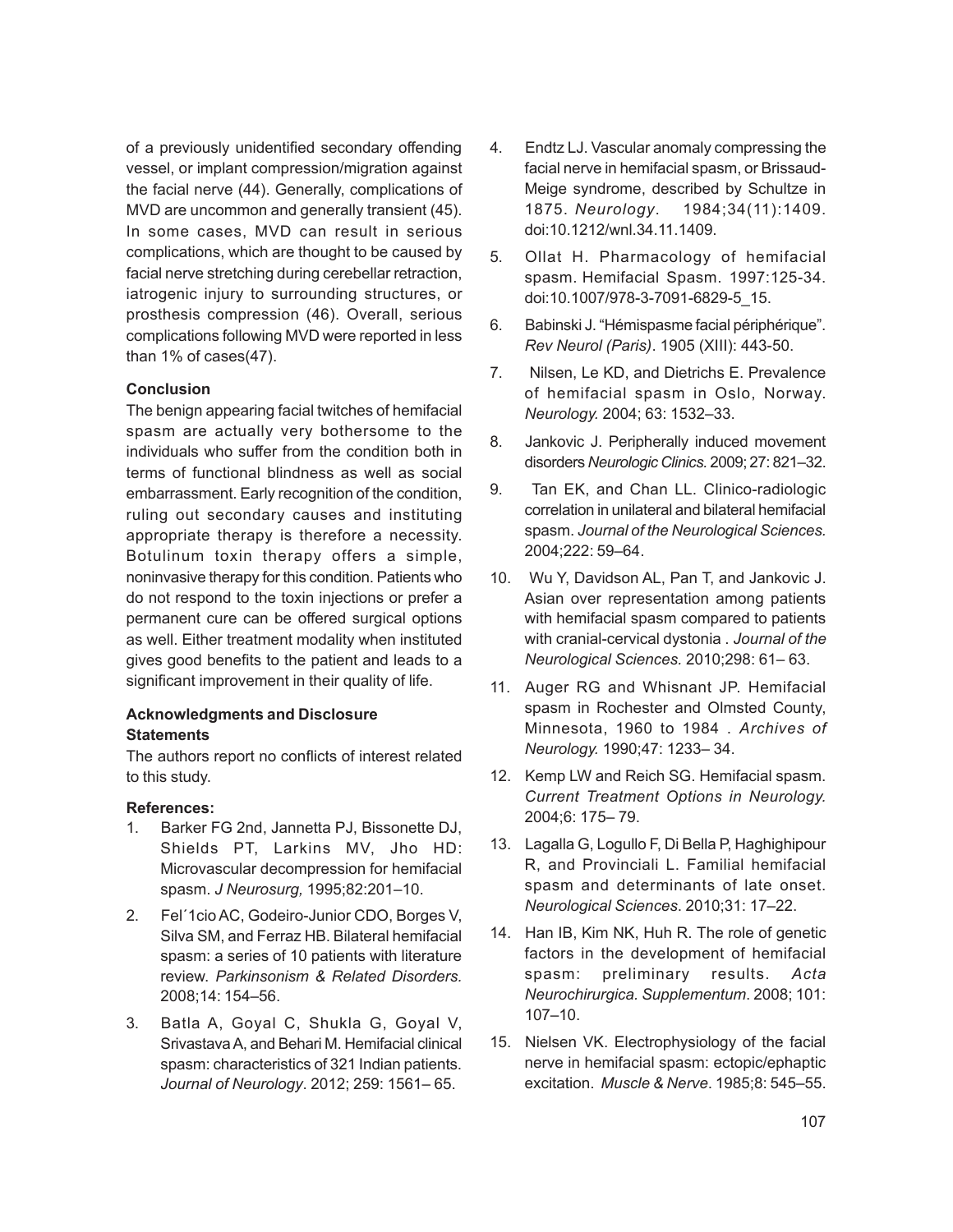- 16. Rosenstengel C, Matthes M, Baldauf J, Fleck S, and Schroeder H. Hemifacial spasm: conservative and surgical treatment options. *Deutsches Arzteblatt International* ¨. 2012; 109: 667–73.
- 17. Guclu B, Sindou M, Meyronet D, Streichenberger N, Simon E, and Mertens P. Cranial nerve vascular compression syndromes of the trigeminal, facial and vagoglossopharyngeal nerves: comparative anatomical study of the central myelin portion and transitional zone; Correlations with incidences of corresponding hyperactive dysfunctional syndromes. *Acta Neurochirurgica*.2011;153: 2365–75.
- 18. Campos-Benitez M, and Kaufmann AM. Neurovascular compression findings in hemifacial spasm. *Journal of Neurosurgery.* 2008;109: 416–20.
- 19. Nielsen VK. Electrophysiology of the facial nerve in hemifacial spasm: ectopic/ ephaptic excitation. *Muscle Nerve* .1985; 8:545–55.
- 20. Møller AR, Jannetta PJ. On the origin of synkinesis in hemifacial spasm: results of intracranial recordings. *J Neurosurg*, 1984; 61: 569–76
- 21. Naraghi R, Tanrikulu L, Troescher-Weber R. Classification of neurovascular compression in typical hemifacial spasm: three-dimensional visualization of the facial and the vestibulocochlear nerves. *J Neurosurg* . 2007,107:1154–63
- 22. Park JS, Kong DS, Lee JA, and Park K. Hemifacial spasm: neurovascular compressive patterns and surgical significance*. Acta Neurochirurgica*. 2008;150: 235–41.
- 23. Carlo C, Matteo B, Simona L. A comparative study of primary and secondary hemifacial spasm. *Archives of Neurology.* 2006; 63: 441–44.
- 24. Yaltho TC and Jankovic J. The many faces of hemifacial spasm: differential diagnosis of unilateral facial spasms. *Movement Disorders.* 2011; 26: 1582–92.
- 25. Han I-B, Chang JH, Chang JW, Huh R, and Chung SS. Unusual causes and presentations of hemifacial spasm. *Neurosurgery*. 2009;65: 130– 37.
- 26. Babinski J. Hemispasme facial p ´ eriph ´ erique.*´ Nouvelle iconographie de la Salpetri ´ ere '* . 1905;18: 418–23.
- 27. Devoize J-L. Hemifacial spasm in antique sculpture: interest in the "other Babinski sign". *Journal of Neurology Neurosurgery and Psychiatry*. 2011 ;82: 115-25.
- 28. Stamey W, and Jankovic J. The other Babinski sign in hemifacial spasm*. Neurology*. 2007;69: 402–4.
- 29. Pawlowski M, Gess B, and Evers S. The Babinski-2 sign in hemifacial spasm. *Movement Disorders*. 2013;28:1298– 1300.
- 30. Sekula RF Jr, Bhatia S, Frederickson AM. Utility of intraoperative electromyography in microvascular decompression for hemifacial spasm: a meta-analysis. *Neurosurgical Focus*.2009;27: E10.1–E10.6.
- 31. Perren F and Magistris MR. Is hemifacial spasm accompanied by hemodynamic changes detectable by ultrasound?. *Acta Neurochirurgica*. 2014;156: 1557–60.
- 32. Wang A, Jankovic J . Hemifacial spasm: clinical findings and treatment. *Muscle Nerve*. 1998, 21: 1–8.
- 33. Bandini F, Mazzella L. Gabapentin as treatment for hemifacial spasm. *Eur Neurol.* 1999; 42:49–51.
- 34. Rosenstengel C, Matthes M, Baldauf J, Fleck S, and Schroeder H. Hemifacial spasm: conservative and surgical treatment options. *Deutsches Arzteblatt International* ¨ , 2012;109: 667–73.
- 35. Hallett M. One man's poison–clinical applications of botulinum toxin. *N Engl J Med* .1999; 341:118–20.
- 36. Defazio G, Abbruzzese G, Girlanda P. Botulinum toxin A treatment for primary hemifacial spasm: a 10-year multicenter study. *Arch Neurol* . 2002;59: 418–20.